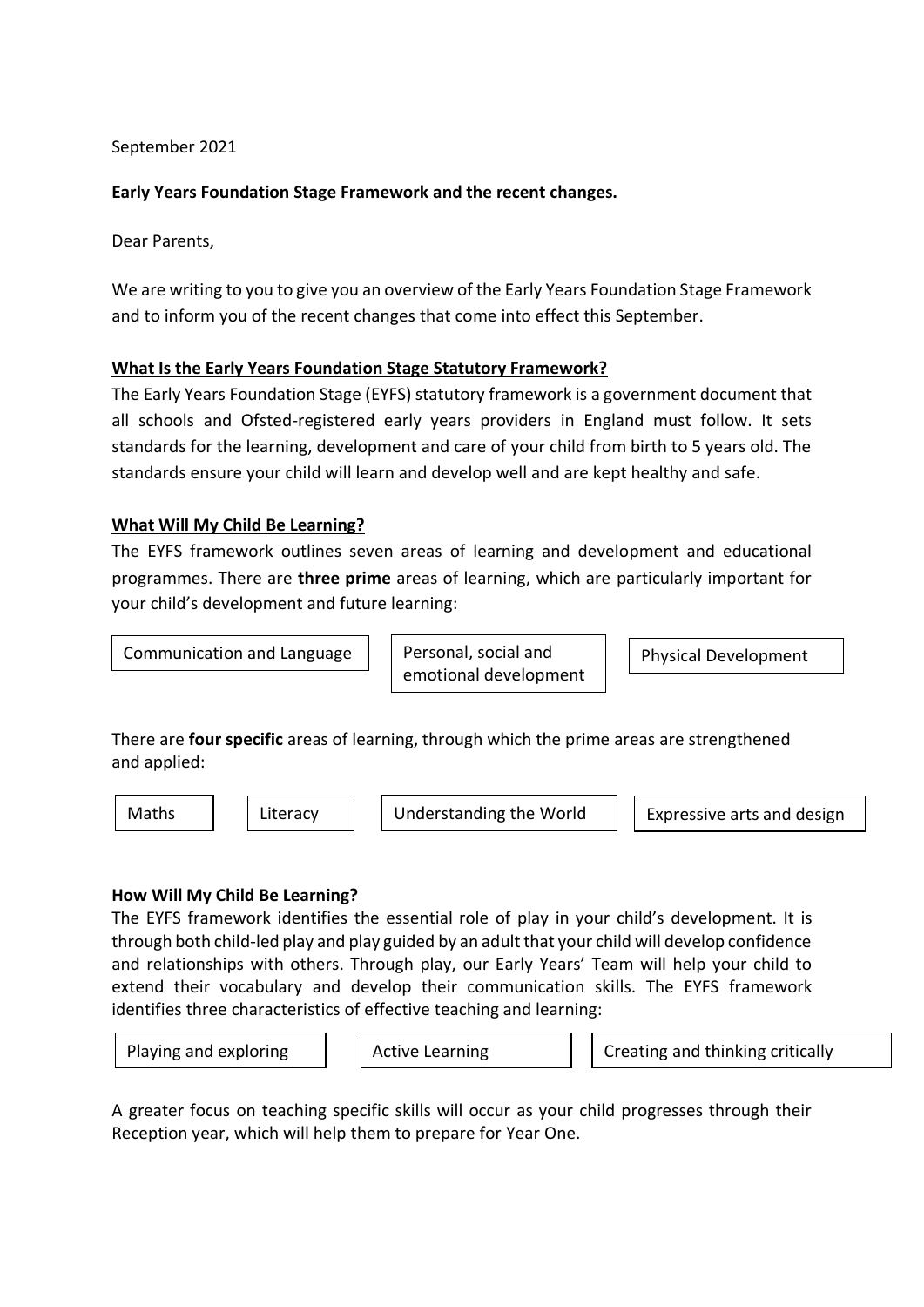# **How Will I Know How My Child Is Doing?**

Our Early Years' Team will use their professional knowledge to understand your child's level of development. If we have any concerns about your child's progress, we will discuss these with you.

Two formal assessments take place during the EYFS at Springfields:

Reception Baseline Assessment (at the start of the Reception year) Early Years Foundation Stage Profile (at the end of the EYFS)

Discussions at Parents' Evenings will inform you on how your child is progressing. At the end of the academic year, a report will be given to you to inform you of your child's progress. Children in Reception will be judged whether they have met or are continuing to work towards their early learning goals (ELGs). There are 17 ELGs your child is expected to achieve by the end of the EYFS. You will also receive some emailed observations, but not the amount that you may have received previously and the children will bring home their learning journey at the end of the year.

## **The changes to the Early Years Foundation Stage Framework**

The Early Years Foundation Stage (EYFS) has been reformed and there is a new EYFS framework that all schools and settings are required to follow from September 2021. These national changes have been made to better support all pupils' learning and development. It is also the aim that the new framework will better prepare pupils for the transition into Key Stage 1.

There are some elements of the EYFS that have not significantly changed and some that have.

Below are some of the key points from the new EYFS reforms that include relevant changes:

- Early Years staff will be spending less time on large amounts of written observations and assessments for evidence collection. This means they can spend more time supporting and engaging with the children and their learning and development needs.
- Pupils will no longer be assessed against statements from an age band category. Instead, staff will use their experience and knowledge to monitor if a child's learning and development is on track for their age.
- The early learning goals at the end of reception have been changed to become more clear and easier to understand. Staff will use their judgements to assess if the children have met these goals at the end of the EYFS and inform parents/carers.
- There is an emphasis on improving pupil's language and vocabulary through increasing opportunities for conversations, reading of a wide range of books and holding discussions around activities in other areas of learning.